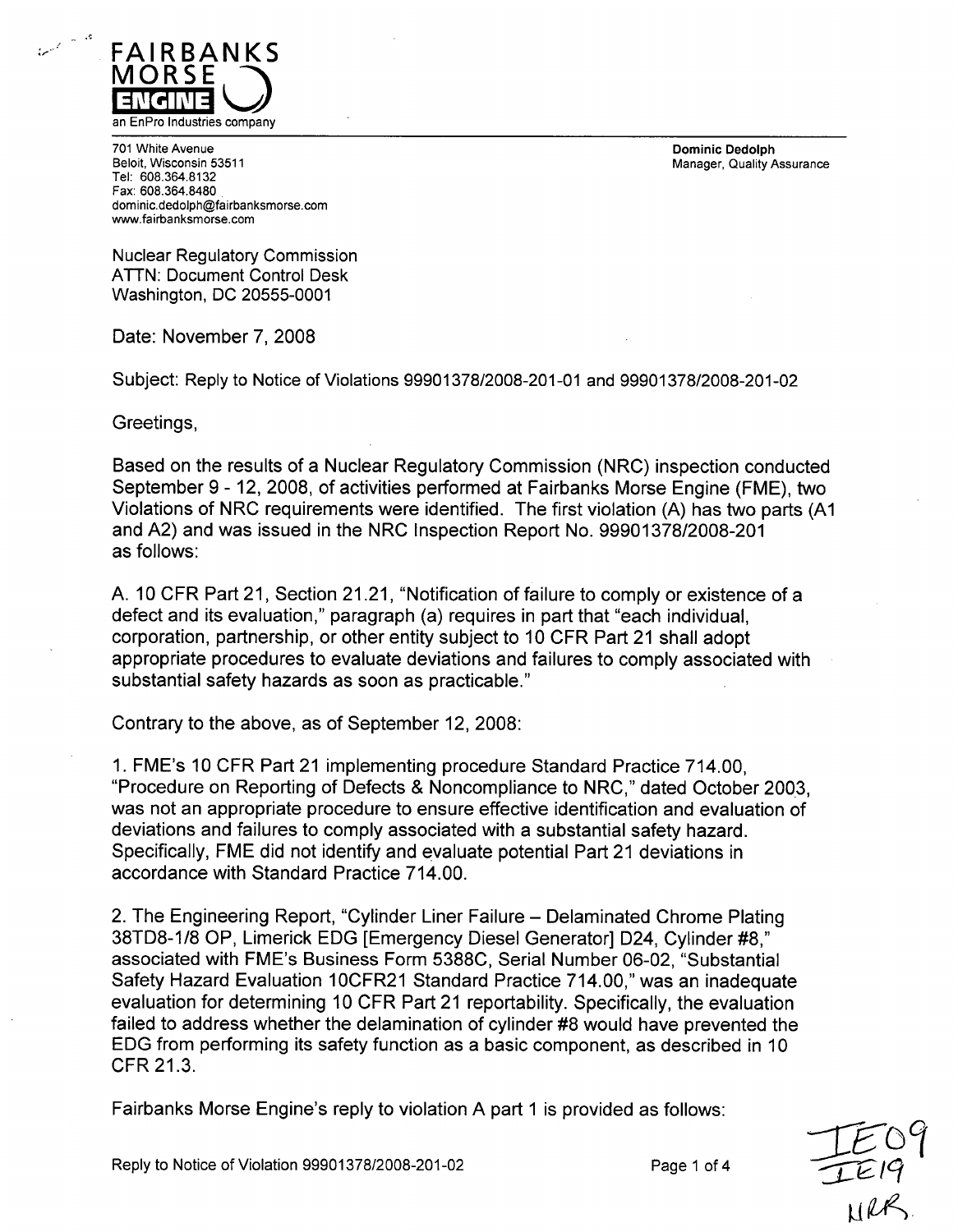

**(Al-1)** The reason for the violation was that Standard Practice 714.00 was too general in nature in order to ensure effective identification, simply stating "Employees are responsible to report deviations and failures to comply to identify defects and failures to comply associated with substantial safety hazards to the Manager, Quality Assurance." In practice, Quality Engineers have responsibility for identification during the disposition of each Nonconforming Report (NCR) and Corrective Action Request and Report (CAR).

(A1-2) The corrective steps that have been taken and the results achieved are documented in FME quality system CAR 2173. Standard Practices 714.00, 630.20 Nonconforming Material Control, and 700.10 Corrective and Preventive Action dated November 2008 have been updated to include assignment of this responsibility to Quality Engineering. FME Business Form (BF) 4876 used for the CAR was updated to include "Is an evaluation of the nonconformance for reportability per 10CFR21 required? Yes / No." Likewise, the electronic NCR system for quality engineering documentation of Part 21 identification was implemented 8/29/08 via IT request 19242.

**(Al** -3) The corrective steps that will be taken to avoid further violations are taking the necessary steps to fully implement the procedural changes within the FME quality assurance program. The next open corrective action step is to perform and document training of the revised procedures. This will allow for verification and closure of CAR 2173. Further violations will be prevented by performing internal audits of the updated procedures to ensure ongoing compliance in accordance with FME quality assurance program, Standard Practice 120.10 Internal and External Audits.

(A1-4) The date when full compliance will be achieved is upon verification and closure of CAR 2173 to be completed by 12/8/08.

Fairbanks Morse Engine's reply to violation A part 2 is provided as follows:

(A2-1) The reason for the violation was that Standard Practice 714.00 did not require reviewing the logic of the conclusion when it is determined that a substantial safety hazard does not exist.

(A2-2) The corrective steps that have been taken and the results achieved are documented in FME quality system CAR 2174. Standard Practice 714.00 has been updated to include, "When the finding of the evaluation that a substantial safety hazard or failure to comply does not exist, this shall be a logical conclusion of the evaluation. This conclusion shall be reached independent of the frequency of failures (e.g. an isolated incident can still be reportable)." FME Business Form (BF) 5388 used for the Part 21 evaluation was also updated to include "If NO, is this a logical conclusion of the evaluation? Yes / No." Engineering report R-5.15-4018 revision 1 dated 10/30/08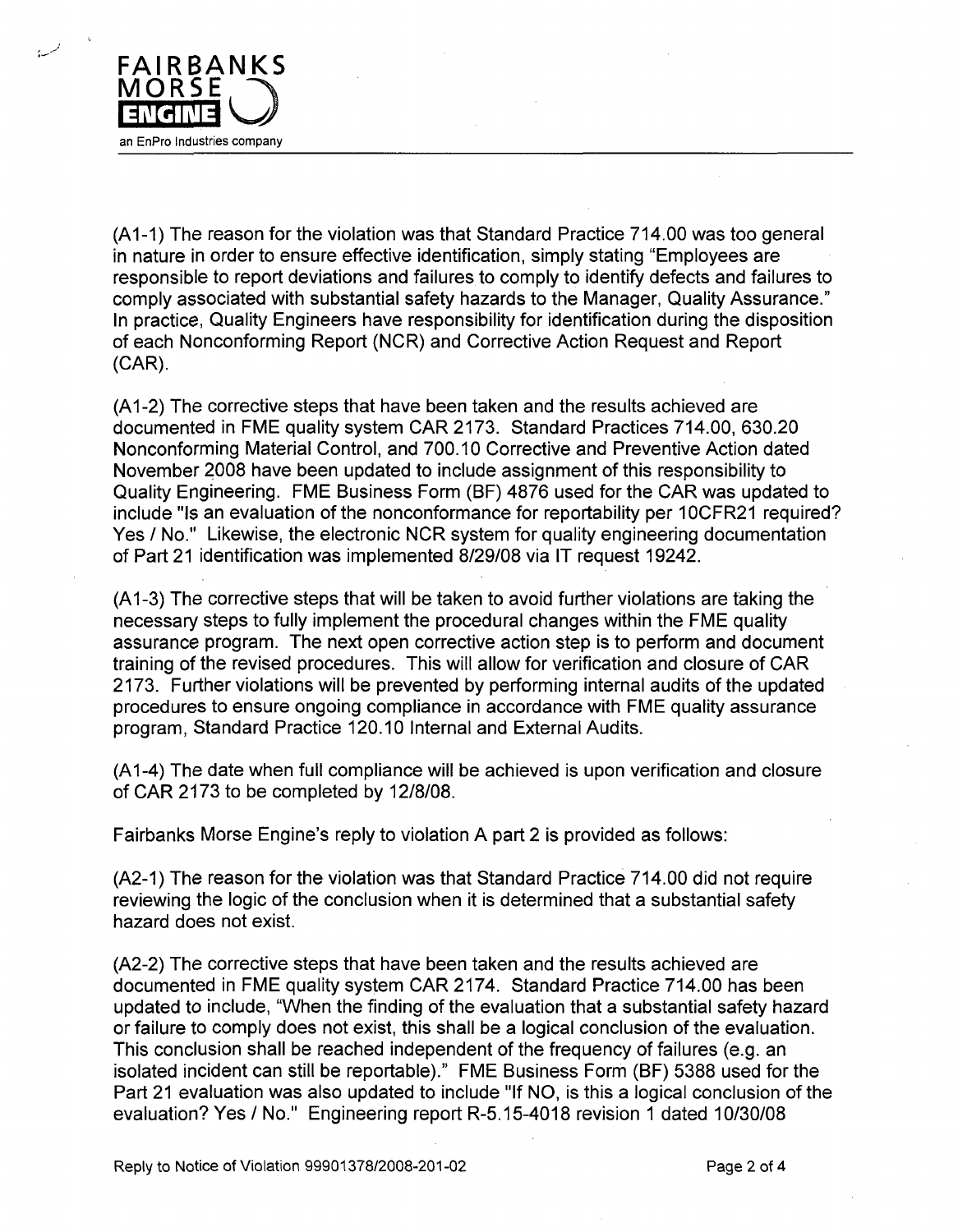

deleted "This failure is isolated, not felt to be a widespread problem,..." and deleted other references to possibly being an isolated occurrence. Revision **1** of the report reached the same conclusion that a substantial safety hazard does not exist and the new conclusion added to the report states in part, "Based on FME observations of OP engine operational history (with many customers) and based on the limited information (lack of viewing the actual components) available to FME, FME Engineering concludes that in the time leading to the discovery of the delaminated chrome, the D24 EDG would have been able to perform it's design bases safety function."

(A2-3) The corrective steps that will be taken to avoid further violations are taking the necessary steps to fully implement the procedural changes within the FME quality assurance program. The next open corrective action step is to perform and document training of the revised procedure. In addition, the FME internal audit checklist not only will be updated to be in accordance with the latest revision of Standard Practice 714.00, but it will also be updated using NRC Inspection Procedure 36100 as a guideline to ensure Part 21 compliance. This will allow for verification and closure of CAR 2174. Further violations will be prevented by performing internal audits of the updated procedures to ensure ongoing compliance in accordance with FME quality assurance program, Standard Practice 120.10 Internal and External Audits.

(A2-4) The date when full compliance will be achieved is upon verification and closure of CAR 2174 to be completed by 12/8/08.

The second violation (B) issued in the NRC Inspection Report No. 99901378/2008-201 was written as follows:

B. 10 CFR Part 21, Section 21.31, "Procurement Documents," requires that "each individual, corporation, partnership, dedicating entity, or other entity subject to the regulations in this part shall ensure that each procurement document for a facility, or a basic component issued by him, her or it on or after January 6, 1978, specifies, when applicable, that the provisions of 10 CFR part 21 apply."

Contrary to the above, on May 1, 2008:

FME failed to invoke the provisions of 10 CFR Part 21 in Purchase Order 1102554, to Nuclear Logistics Incorporated for safety-related seismic testing services.

Fairbanks Morse Engine's reply to violation B is provided as follows:

(B1) The reason for the violation was that FME procedures SP645.00 Purchasing Process, SP645.10 Procurement Document Control - Safety Items and SP645.20 Control of Purchased Items and Services – Safety Items, do not clearly specify that Part 21 requirements are placed on procurement documents when purchasing safety related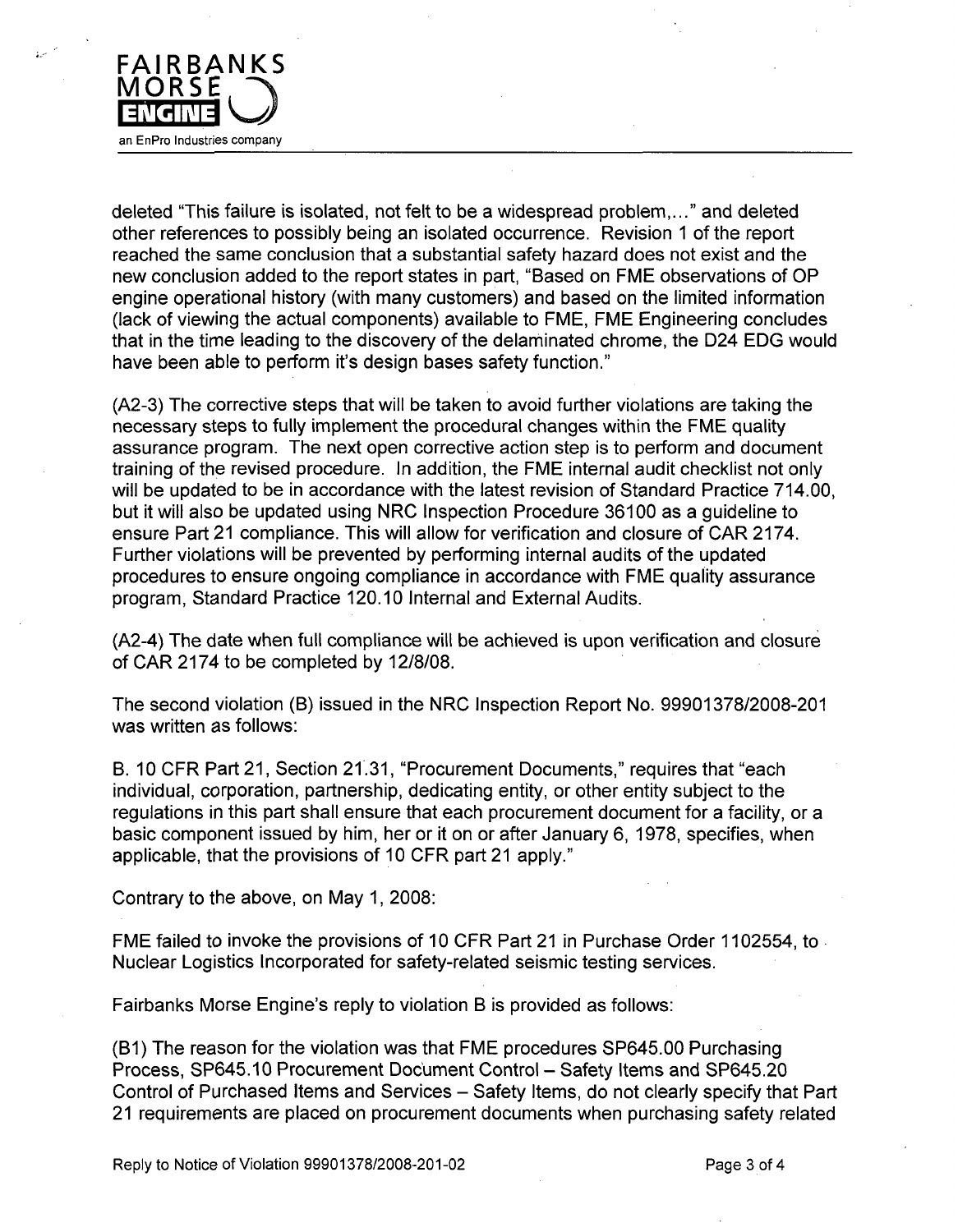

items or services (e.g. seismic testing). In practice, all safety related items have 10CFR Part 21 applied to the PO by quality engineering during review and application of all quality requirements to the item master within the purchasing system. Once applied to the item master, it prints out the Part 21 requirement on every subsequent PO for that item. This invokes Part 21 applicability of the FME standard PO terms and conditions (see item 25 of the attached terms and conditions). Since quality engineering invokes the Part 21 requirement on the PO for safety items, the buyer issuing the PO for the rarely procured safety service was not aware of the necessity of applying the Part 21 requirement directly onto the purchasing document for safety related services.

(B2) The corrective steps that have been taken and the results achieved are documented in FME quality system CAR 2175. PO 1102554 revision 1 dated 10/29/08 clearly specifying "10CFR Part 21 required by supplier", was issued to Nuclear Logistics Incorporated. All applicable FME procedures SP645.00, SP645.10, SP645.20, and SP725.00 have been updated to include, "When purchasing safety related items or services, the buyer shall ensure that 10CFR Part 21 is clearly indicated directly on the PO document."

(B3) The corrective steps that will be taken to avoid further violations are taking the necessary steps to fully implement the procedural changes within the FME quality assurance program. The next open corrective action step is to perform and document training of the revised procedure. This will allow for verification and closure of CAR 2175. Further violations will be prevented by performing internal audits of the updated procedures to ensure ongoing compliance in accordance with FME quality assurance program, Standard Practice 120.10 Internal and External Audits.

(B4) The date when full compliance will be achieved is upon verification and closure of CAR 2175 to be completed by 12/8/08.

I sincerely hope this reply meets your expectations. If you have any questions or require any additional objective evidence of corrective action implementation, please feel free to call me at the number indicated in the first page header.

Respectfully submitted,

ominie Dedolph

Dominic D. Dedolph Manager, Quality Assurance Fairbanks Morse Engine

C. NRC Director, Division of Engineering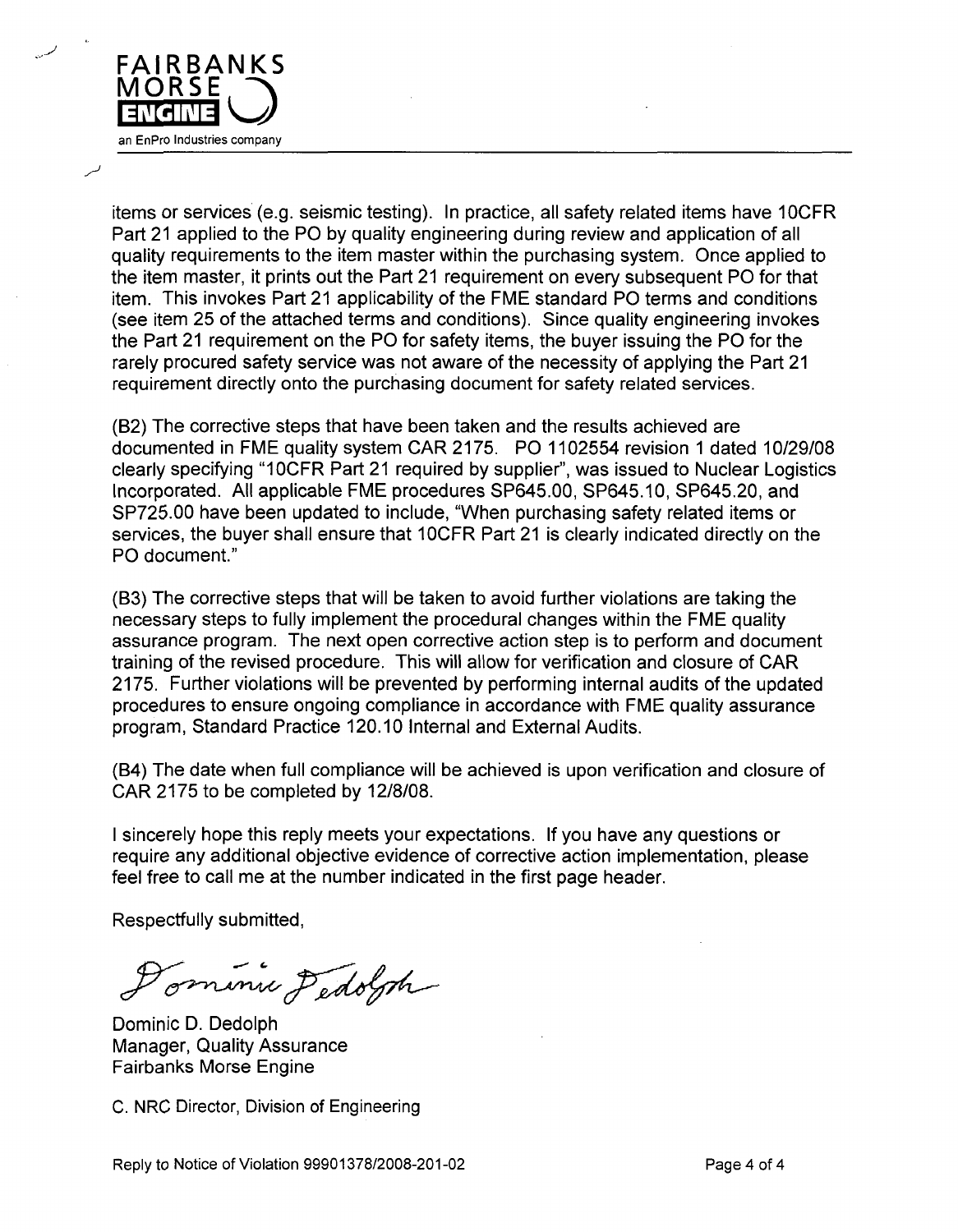## FAIRBANKS MORSE **ENGINE** - TERMS **AND CONDITIONS**

- Acknowledgment and Acceptance Acceptance is limited to the terms and conditions hereof and  $\mathbf{1}$ . Seller's (a) acknowledgment of this order. (b) delivery of materials or equipment, or (c) performance of services hereunder shall in any way modify this order or the terms or conditions hereof No modifications of the terms and conditions hereof will be affected by reason of any previous or future acknowledgment or acceptance on forms of Seller. Any modification or addition to the terms and conditions herein must be specifically agreed to in writing by Buyer.
- 2. Delivery Deliveries are to be made both in quantities and at times specified on the face hereof, or on release schedules furnished against this order. Buyer reserves the right to cancel this order and refuse delivery of material and return same at Seller's risk and expense if Seller defaults in the manner and time of delivery or in the rate of shipment. Goods shipped to Buyer in advance of schedule may be returned to Seller at Seller's expense. Buyer further reserves the right to reject and return at Seller's risk and expense all quantities of materials and equipment delivered in excess of the quantity ordered. All costs incurred by Buyer as a result of Seller's failure to make delivery at the time and place specified herein shall be charged to the Seller. Seller must advise Buyer promptly in writing of delivery at the time and place specified herein shall be charged to the Seller. Seller must advise Buyer promptly in writing of delivery delays. Buyer reserves the right to reschedule delivery dates to a later date without cost to Buyer.
- **3.** Price Warranty The prices indicated on this order are firm and no change or adjustment will be allowed unless authorized in writing by Buyer. Seller represents that the prices set forth in this order do not exceed current selling price of similar materials having the same or similar quality.in like quantity, whether sold to the U.S. Government or to any other purchaser. In the event of such excess price or in the vent prices charged hereunder shall exceed prices permitted by any applicable law or regulation. Seller agrees to forthwith refund any such excess price to the Buyer.
- 4. Samples Samples required on this order shall be invoiced to the Buyer at no higher cost than the production price indicated thereon. Samples shall be distinctly identified and bear reference to this purchase order. Samples must be approved in writing before production shipments are made.
- **5.** Tools and Materials **-** Buyer shall retain title to any design, sketches, drawings, blueprints, patterns, dies, molds, tools, plates, cuts, gauges, special items and materials furnished by or paid for by Buyer in connection with this Order. The price indicated on the Order for any of the foregoing shall constitute the entire cost to the Buyer of any such item. All of said items shall be recorded and identified as property of Buyer and retained by Seller on consignment, subject to examination by Buyer. They shall be at Seller's risk and shall be maintained and stored by the Seller and if lost, damaged, or destroyed shall be replaced by the Seller without charge to the Buyer. Such items shall be used exclusively in the production for Buyer of articles ordered hereunder and the use thereof for any other purpose is prohibited unless approved by Buyer in writing. All items covered by the Order are subject to removal by buyer immediately on demand without charges.
- **6.** Confidential Relationship Seller agrees to treat as strictly secret and confidential all specification, drawing, blueprints, nomenclature, samples, models and other information supplied by Buyer Unless the written consent of Buyer is first obtained. Seller shall not in any manner advertise or publish or release for publications any statement mentioning Buyer, or the fact that Seller has furnished or contracted to furnish to disclose any information relating to this Order to any person not authorized by Buyer to receive it. Seller shall make no use of the information supplied other than to complete this order and shall return such information to Buyer upon completion of the order.
- **7.** Invoices Invoices shall (a) be rendered separately for each delivery with bill of lading attached (b) cover not more than one order (c) be rendered with order number noted thereon. If invoice is subject to cash discount the discount period shall date from receipt of material or receipt of proper and correct invoice whichever is later. All invoices shall contain substantially the following assurance: "Seller hereby certifies that these goods were produced in compliance with all applicable requirements of the Fail Labor Standards Act as amended, and of regulations and orders thereunder, and of all federal, state and local statutes, rules and regulations relating to employment and conditions of employment." When machinery requires installation to verify satisfactory operation, invoices will not be honored prior to Buyer approval of satisfactory installation and operation.

**g.** Inspection - All materials are subject to inspection and test at place of manufacture and/or destination o  $Inspection - All materials are subject to inspection and test at place of manufacture and/or destination.$ </u> under acceptance quality levels established by Buyer in accordance with current Military Standards MIL-105 Sampling Plans. If that portion Buyer inspects is not acceptable, Buyer reserves the right to return the entire shipment and cancel any unfilled balances of this order without cost. All rejected material shall be returned at Seller's sole expense including cost of inspection. Any inbound transportation charges applicable thereto will also be charged to Seller. No goods returned as defective shall be replaced without a new order. Payment for material shipped under this contract prior to inspection shall not constitute an acceptance thereof. If material supplied or work performed by Seller at Seller's expense and risk, or to correct the work in Buyer's plant, or by contract or otherwise replace or correct such parts and back charge to Seller the excess cost occasioned to Buyer thereby.

The plans and specifications are intended to compliment each other and anything contained in one shall be deemed to be contained in both. If any discrepancy, difference or conflict exists between the provisions of drawings and specifications, drawing requirements shall govern. Such disagreement shall immediately be brought to the attention of the Buyer who will resolve such conflict.

The Seller is responsible for maintaining an effective and economical system to assure that all supplies furnished under this purchase order are manufactured, inspected and found to conform to all specifications contained herein. Measuring equipment shall be effectively managed to ascertain accuracy to basic recognized acceptance standards. Substantiating objective data shall be maintained by the Seller and shall be available to Buyer upon request.

- 9. Patent Indemnity Seller shall indemnify and save harmless and defend the Buyer and its customers Patent Indemnity - Seller shall indemnify and save harmless and defend the Buyer and its custome from and against any and all suits, actions, claims, demands, damages, costs, expenses and attorney fees incidental to any infringement or any alleged infringement of any U.S. or Foreign patent in the manufacture or sale of the materials or equipment covered by this order, or in any way concerned therewith, or with the use thereof by Buyer or its customers.
- 10. Shipping Instructions All materials and equipment must be shipped in accordance with the shipping Shipping Instructions - All materials and equipment must be shipped in accordance with the shipping instructions indicated on the face of this order. In the absence of specific routing instructions, Seller shall ship via least expensive way commensurate with safe and expeditious delivery. Any extra expense in effecting delivery of material and equipment not so shipped will be charged to Seller.

 $\epsilon$  ,  $\epsilon'$ 

 $\mathbf{z}$ 

- 11. Packing No charges shall be made for crating, packaging or packaging materials unless agree to and pack Packing  $-$  No charges shall be made for crating, packaging or packing materials unless agree to an specified as part of this order. Each shipment must be accompanied by a packing slip showing order number. Packing, crating, and packaging on purchases from outside the United States of America must conform to ISPM 15, International Standard for Phytosanitary Measures Publication Number 15.
- 12. Part Preservation No charges shall be made for the preservation of metal items. All material has an Part Preservation - No charges shall be made for the preservation of metal items. All material has a expected shelf life of six months or longer for all in-coming material unless otherwise indicated. It is "practical" to prevent contamination and maintain shelf life. Corrosion, the result of oxidation or interaction with air or its environment that causes metals to deteriorate must be prevented. Prevention and/or preservation is the Sellers responsibility. It is the Sellers responsibility to take necessary steps to prevent the parts from deteriorating from the inside out. Seller agrees to accept responsibility for rework on any parts that do not maintain at a minimum a six-month shelf life. All products with a ground surface finish should have some form of preservation treatment and be packaged properly in an effort to extend shelf life. The Buyer must approve any exceptions in writing.
- 13. Warranty **-** Seller warrants that the articles and services supplied under this order will conform to the Warranty - Seller warrants that the articles and services supplied under this order will conform to the specifications, drawings, samples or other description specified, will be merchantable and of good quality, material and workmanship, will be suitable for the purposes intended and free from defects in workmanship, materials and design. All warranties shall survive inspection, delivery, acceptance or payment by Buyer and Seller shall bear all costs of inspecting rejected articles. Articles which are not as warranted may be returned by Buyer at Seller's expense for full credit, including cost of shipment. Seller agrees that the cost of all labor, shipment, re-working and materials, either in Buyer's plant or in the field, which shall at any time be necessary because of any breach of warranty, shall be charge to Seller. This warranty shall run to Buyer, its successors, assigns, customers and users of the articles sold hereunder by Seller. Seller further agrees to defend and hold harmless Buyer, its customers and distributors from and against any and all claims for personal injury, property damage (including claims for consequential, collateral or special damages) claimed because of negligent manufacture, improper or defective material, workmanship or design. This warranty shall be in addition to any other rights which Buyer may have at law or in equity and shall not be construed to limit Buyer's rights and remedies in any manner. Seller agrees to fill Buyer's' orders for spare parts, prime components and/or assemblies, unreasonable quantities, at reasonable prices, commencing from the date of delivery hereunder and